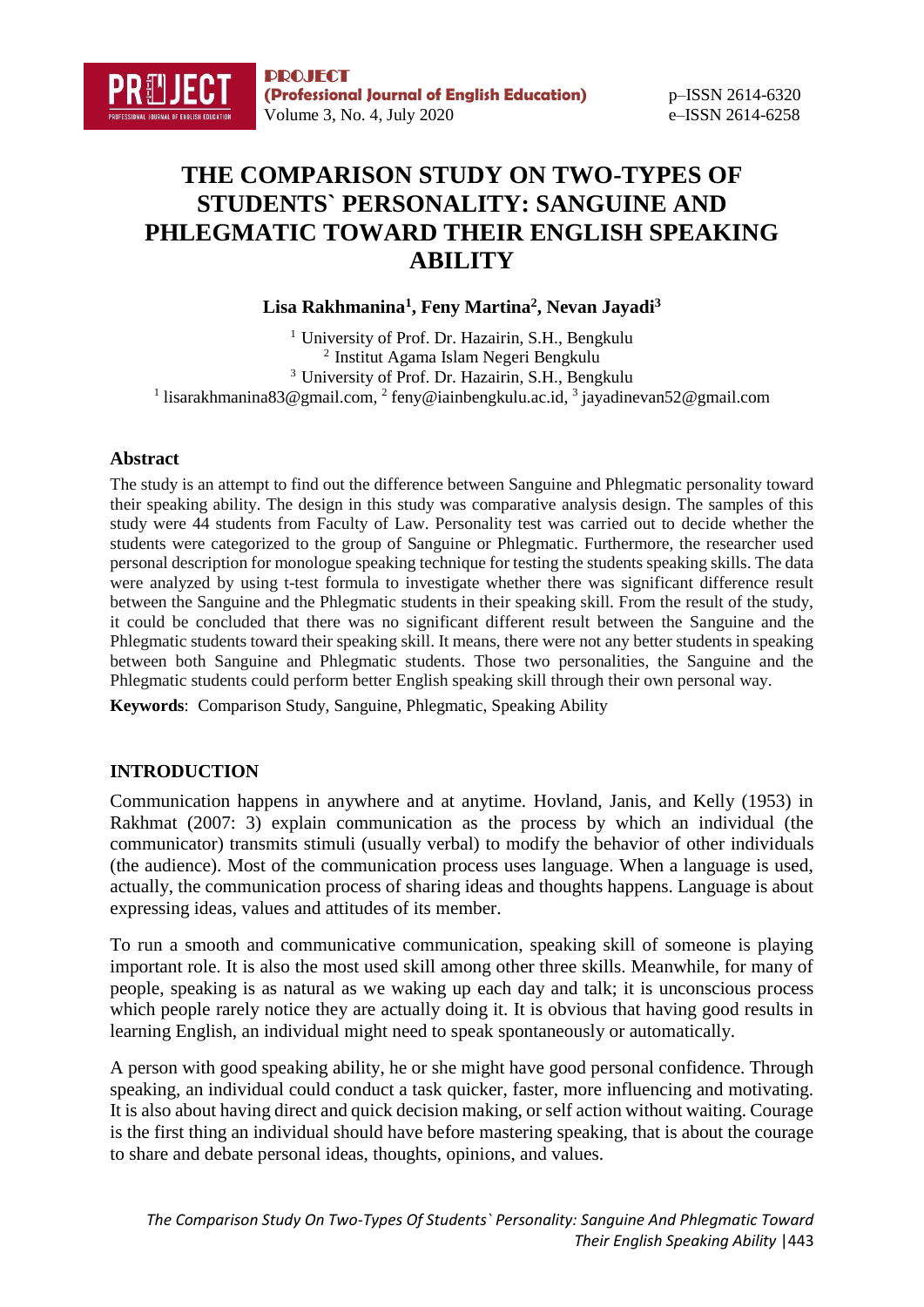

Nunan (1989: p.26) states that speaking is to use spoken language consisting of short, incomplete or separate speech in pronunciation. The pronunciation is closely related to the reciprocal relationship that is made between a speaker and the listener. The conversation between two or more individuals that securely bond them is the case of reciprocal relationship. According to Tarigan (1992), speaking is a form of human behavior that utilizes very intense physical, psychological, neurological, semantic and linguistic factors.

A secure bond is needed through speaking process. It is psychologically affect individuals` speaking achievement. For language learners, feeling secure is important and significantly influences the result process of learning a foreign language. Most of the students were born in different characters and personality. Negative impacts that usually happen in classroom contribute significant influence to the students. Not all the students could accept those negative impacts with a brave heart. Some might react well by turning the negative impacts upside down. Meanwhile, some might feel hurt and be on the spot. The different reaction shows that students` personality influence the students` way of learning a language. From most of studies, personality is a learner variable that has been associated with success in language learning and use (Nodoushan, 2011).

There are claims that a learner`s personality is a determinant of his or her language use or success (Pennebaker & King, 1999) as cited in Nodoushan (2011). According to Leibnitz as cited in Lundin (1969, p.3), personality referred to 'a substance gifted with understanding'. It took into consideration, when a problem, an experience, or a conflict is given to several students, they might show various reaction. Some of them might feel happy, some might show stern reaction, and others might give bad reaction. Reaction is something unforced and not under control.

There is an idea that personality is what real person is, it is the truth of he or she is. When psychologists use the term "personality," they are referring to something more than the role people play (Feist & Feist, 2008, p.9). Furthermore, personality is a pattern of relatively permanent traits and unique characteristics that give both consistency and individuality to a person's behavior (Feist & Feist, 2008, p.10). Understanding a person`s personality is a hard task. Personality deals with a wide range of human behavior, includes mental, emotional, social and physical (Ewen, 2003). Those behaviors are the manifestation of their action that invites reaction. This reaction is what is understood as `temperament`.

The word temperament comes from `Temperamentum`, a Latin word which means proper mixing, and the idea behind it was that if the human body fluids were reduced in their intensity by balancing the humors with each other, then healing would occur (Media Spotlight, 1994) as cited in Okal, Ambuyo, Amukowa (2012). They (2012, p.56) also stated that temperaments are inborn traits. Hippocrates introduced Four Temperaments, they are Sanguine, Choleric, Melancholic, Phlegmatic.

Sanguine is cheerful, friendly, talkative, lively, restless, self-centered and undependable; Phlegmatic is calm, dependable, efficient, easy-going, passive, stubborn and lazy; Choleric is optimistic, active, confident, strong-willed, quick to anger, aggressive and inconsiderate and Melancholic is melancholic/sad, sensitive, analytical, perfectionist, unsociable, moody and rigid ((Martin and Bobgan, 1992) as cited in Okal, Ambuyo, Amukowa (2012)). These temperaments give significant impact on the lives of the students. Nyongesa (2004) divided these temperaments into two big categories: Sanguine and Phlegmatic. Moreover, the Sanguine category refers to sanguine (as super Sanguine) and choleric (lower level of Sanguine), while,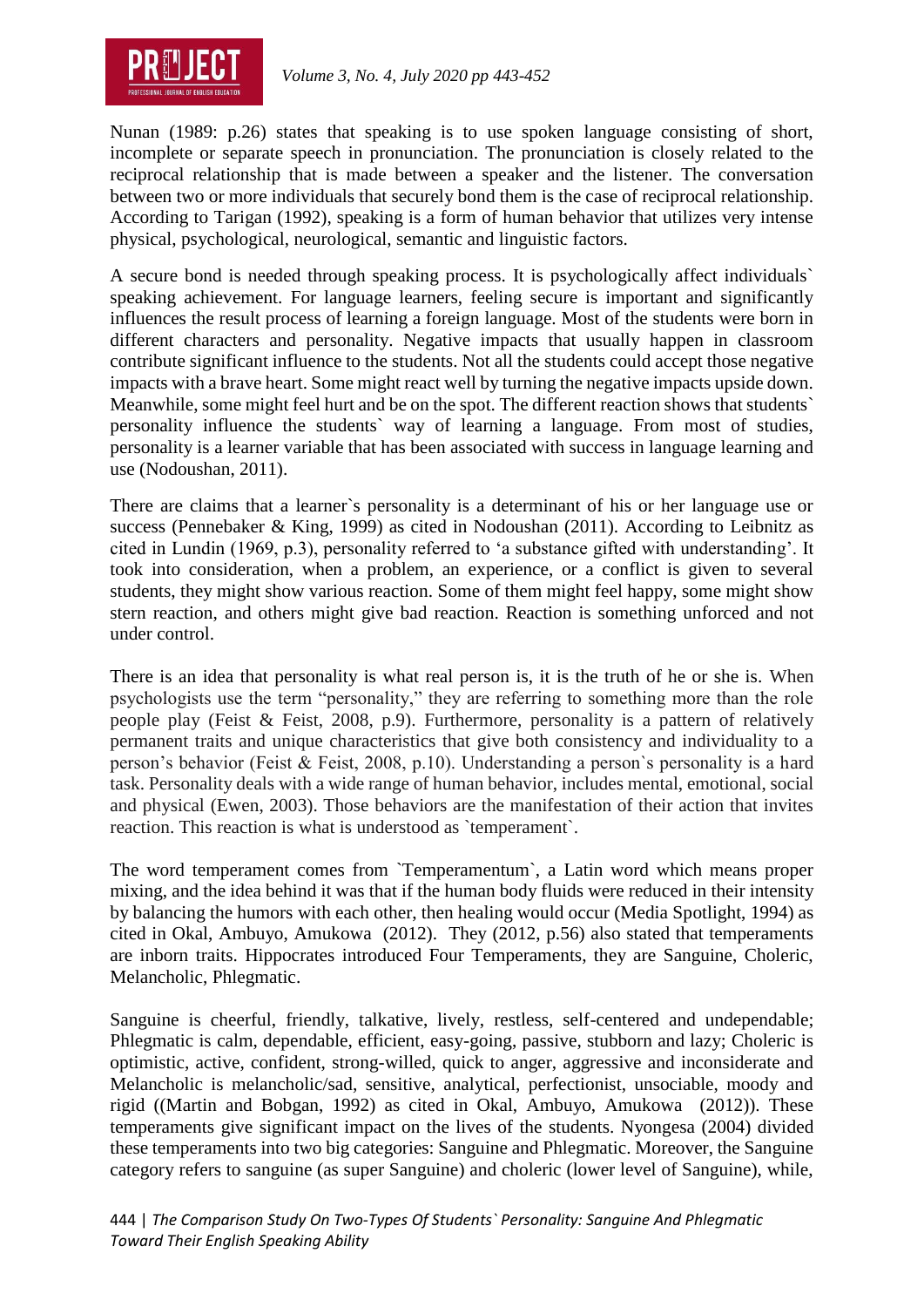

the Phlegmatic category refers to phlegmatic (as super Phlegmatic) and melancholic (low level Phlegmatic).

In classroom, students are having various characters of temperaments. These build strong influence on how they could manage their learning process. Differences on temperaments also create larger gap in learning achievement, including speaking achievement. Speaking forces students not to feel shy or unconfident. It is undeniable, that a willingness to be active, open minded, and confident is important in building up reciprocal relationship between one person and the other. From the four temperaments, the Sanguine category seems suitable in becoming active in speaking activity or language learning. The outgoing personality and extroversion show significant aspect in language learning (Nodoushan, 2011). The traits that lie in Sanguine and Choleric are suited enough. Meanwhile, the Phlegmatic group (Phlegmatic and Melancholic) seems show vice versa.

Based on the explanation above, this writer of this study chooses Sanguine (Super Sanguine) and Phlegmatic (Super Phlegmatic) as her main of study. These two types of temperaments are mostly found in the classrooms. The writer analyzes their differences and similarities regarding their characters and their English speaking achievement. The writer of the study plans to conduct a comparative study entitled ` The Comparison Study on Two-types of Students` Personality: Sanguine and Phlegmatic toward their English Speaking Skill.

The importance of this study is to study the personality of the students and how do the students react toward the process of language learning. Furthermore, in this study, the primary data needed was the group of personality based on the students` personality test result. The two main personality being concerned in this study is Sanguine and Phlegmatic. Furthermore, students in Sanguine and Phlegmatic groups were being asked to describe themselves in English and their speaking ability were being evaluated. At the end, these two data were analyzed and compared in order to find out which personality was performing better related to speaking skill. The output of this study was data of comparison of personality of Sanguine and Phlegmatic that could be functioned as the basis data for teaching. Moreover, teachers can teach speaking skill effectively and efficiently based on their personality.

## **The Importance of Speaking**

Speaking is about delivering messages from one speaker to other listener orally. Speaking is an interactive process of constructing meaning that involves producing and receiving and processing information (Brown, 1994). Speaking is called an interactive process as it needs students` ability to manage their thoughts, encode the ideas and translate or transfer the code into good response. According to Brown (2001), in all communication or conversation two people are exchanging information or they have a communication or conversation need. Speaking could also be called as multitasking skill. It is the final representation from the final process of learning a language. When a student could give proper response to a conversation by using the language being learnt, speaking process reaches the need.

Speaking is important as it could support the students as language learner to communicate in target language for many of individuals` need in the future. It could only be seen only when the process of conversation among individuals happen. Speaking is also about the ability of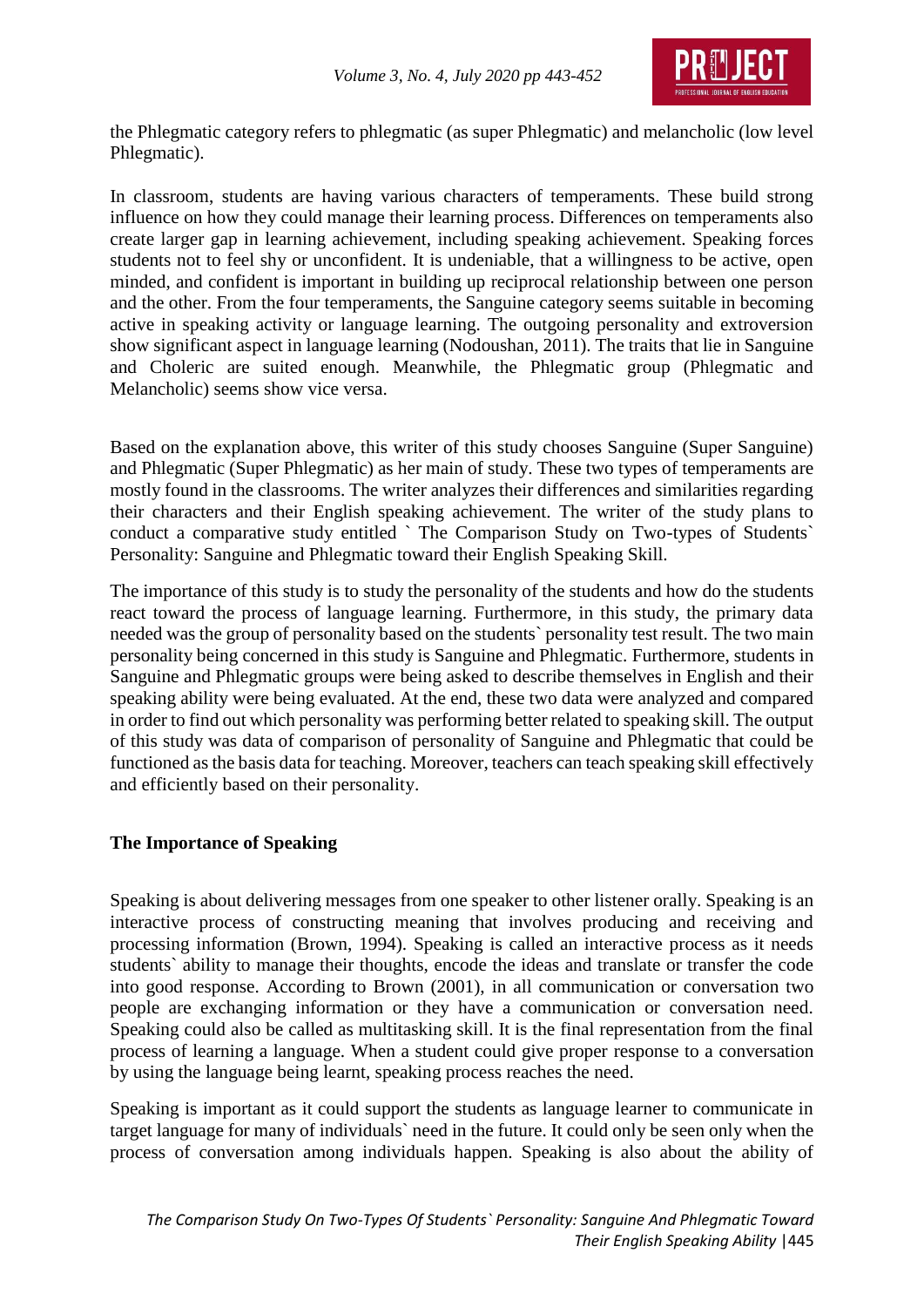

individual to express more about him, as it mostly happens during the personal presentation in interview process or in introducing themselves to other people.

Rakhmanina and Yuneva (2018) stated that speaking is also called as multitasking skill which requires language learners to learn: grammar, pronunciation, and vocabulary. Those aspects sometimes are neglected by the language learners. The followings are the basic speaking skills that an individual must possess (Setiowati, 2015), including many aspects as follows:

- 1. Speak different sounds clearly so that the listener can tell the difference.
- 2. Use pressure and tone and clear and accurate intonation so that the listener can understand what the speaker is saying.
- 3. Using word forms, word order, and appropriate word choice.
- 4. Use the appropriate register or variety of languages for communications situations, including in accordance with the relationship between the speaker and the listener.
- 5. Seek to make the main sentences clear to the listener.
- 6. Seek to propose additional ideas or information to explain the main ideas.
- 7. Strive for discourse to harmonize in harmony so that listeners easy to follow the conversation.

Brown (2001) says that much of our language teaching is devoted to instruction in mastering English conversation. He (2001) classifies types of oral languages into monologue and dialogue form. Brown (2001) also provides type of classroom speaking performance, they are imitative, intensive, responsive, transactional, interpersonal, and extensive.

## **The Concept of Personality**

Understanding personality means the ability to understand someone`s characteristics. When somebody said, `That man is so talkative` or `She is very shy`, he or she is actually trying to express someone characters. The more those character express on any individuals, the more the characters are getting more transparent. That is personality.

Individuals are specific and unique; they are different from one another. It also relates to their personality. Personality refers to stable behavior of individuals. It may be observable or unobservable and conscious and unconscious. Understanding personality is challenging task. Let us consider the sentence, `She is shy`. That girl might be shy in any occasion, when she is with her friends, teachers and others. Moreover, she could be someone who is outgoing if she is with her family. It shows totally different. Personality is not static; it is more dynamic. Personality is the dynamic organization within the individual of those psychophysical systems that determine his unique adjustments to his environment (Hall & Lindzey, 1987).

Alport (1961) stated that personality is the dynamic process within individuals. Larsen and Buss (2009) defines personality as the set of psychological traits and mechanisms within the individual that are organized and relatively enduring and that influence his or her interactions with, and adaptations to, the intra-psychic, physical, and social environments. Well-managed traits make students getting better as they might experience good process of adaptation and interaction. When they are experiencing better traits, they are ready for school and being educated.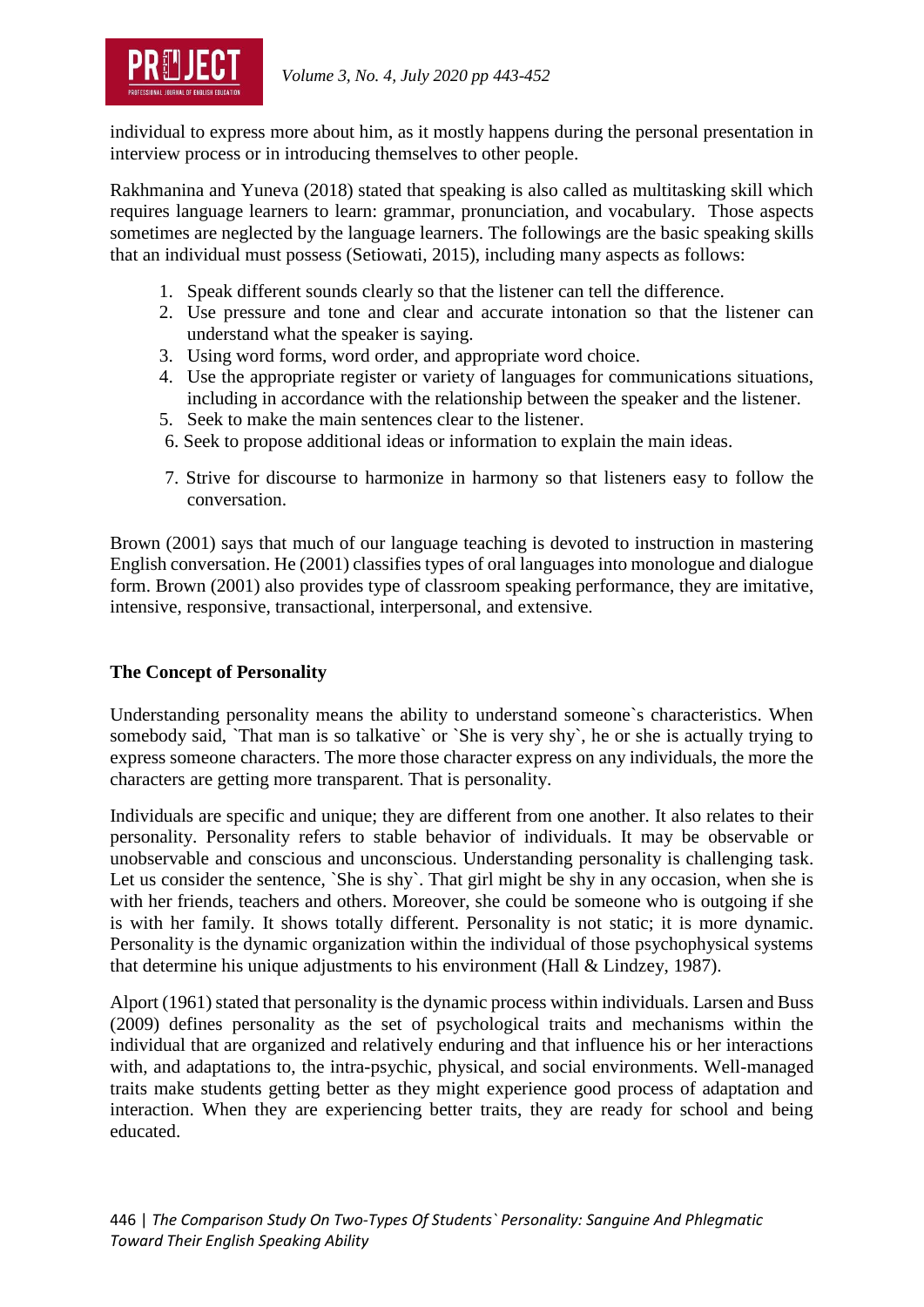

There are numbers of personality theories. Personality of individuals are determined by nature (heredity) or nurture (environment or learning). Personality that comes from function of nature (or heredity) is called temperament. Temperament is aspect of our personalities that is genetically based, inborn, and from birth (Kasschau, 1985). Temperament is biological-based. Eysenck (1947) argues that personality is also temperament. There are four temperaments introduced by Hippocrates, they are: Sanguine, Choleric, Phlegmatic and Melancholic. Furthermore, Eysenck classifies the four temperaments according to two scalable dimensions whereas other models define personality according to one of the four temperaments (Boeree, 1997) as seen in Figure 1. In his classification, Eysenck classified the four personality into two big groups: Sanguine and Phlegmatic. Nyongesa (2004) also divided these temperaments into two big categories: Sanguine and Phlegmatic. Moreover, the Sanguine category refers to sanguine (as super Sanguine) and choleric (lower level of Sanguine), while, the Phlegmatic category refers to phlegmatic (as super Phlegmatic) and melancholic (low level Phlegmatic).

| Ш<br>ADI |  |
|----------|--|
|          |  |

|               | <b>SANGUINE</b> |                 | <b>PHLEGMATIC</b>  |            |              |
|---------------|-----------------|-----------------|--------------------|------------|--------------|
|               | Leadership      | Responsive      | Calm               | Peaceful   |              |
|               | Carefree        | Talkative       | Even-tempered      | Thoughtful |              |
|               | Lively          | Outgoing        | Reliable           | Careful    |              |
| <b>SANGUI</b> | Easygoing       | Sociable        | Controlled         | Passive    | PHLEG        |
|               |                 |                 |                    |            |              |
| <b>NE</b>     |                 | <b>CHOLERIC</b> | <b>MELANCHOLIC</b> |            | <b>MATIC</b> |
|               | Active          | Excitable       | Quiet              | Sober      |              |
|               | Optimistic      | Aggressive      | Unsociable         | Rigid      |              |
|               | Impulsive       | Restless        | Reserved           | Anxious    |              |

#### UNSTABLE

#### **Figure 1.** Eysenck`s Personality Type

Nodoushan (2011) stated that there are many studies indicate that personality could be correlated with language learning and use. Zhang (2008) stated that Sanguine learn a second language more easily because they are more risk-taking; they are not afraid of embarrassing themselves by speaking incorrectly, or by not being able to speak at all, so they do not miss the opportunities that can help their learning.

#### **Sanguine**

Sanguine is super Sanguine. Sanguine is cheerful, friendly, talkative, lively, restless, selfcentered, sociable and undependable. Sanguine is usually a pleasure-seeking and charismatic. The heart of sanguine is very soft and they act before they think. The Sanguine side of sanguine is dominant. Sanguine is a high confident type of persons so that he or she lives in optimistic. The optimistic live the Sanguine experience also created them to be pleasure seekers. They do not feel worry; they enjoy the outdoor activity.

As explained above, Sanguine has strengths. The strengths of Sanguine express the real Sanguine, which are: Sanguine and optimist. Sanguines have great response toward the lives

*The Comparison Study On Two-Types Of Students` Personality: Sanguine And Phlegmatic Toward Their English Speaking Ability* |447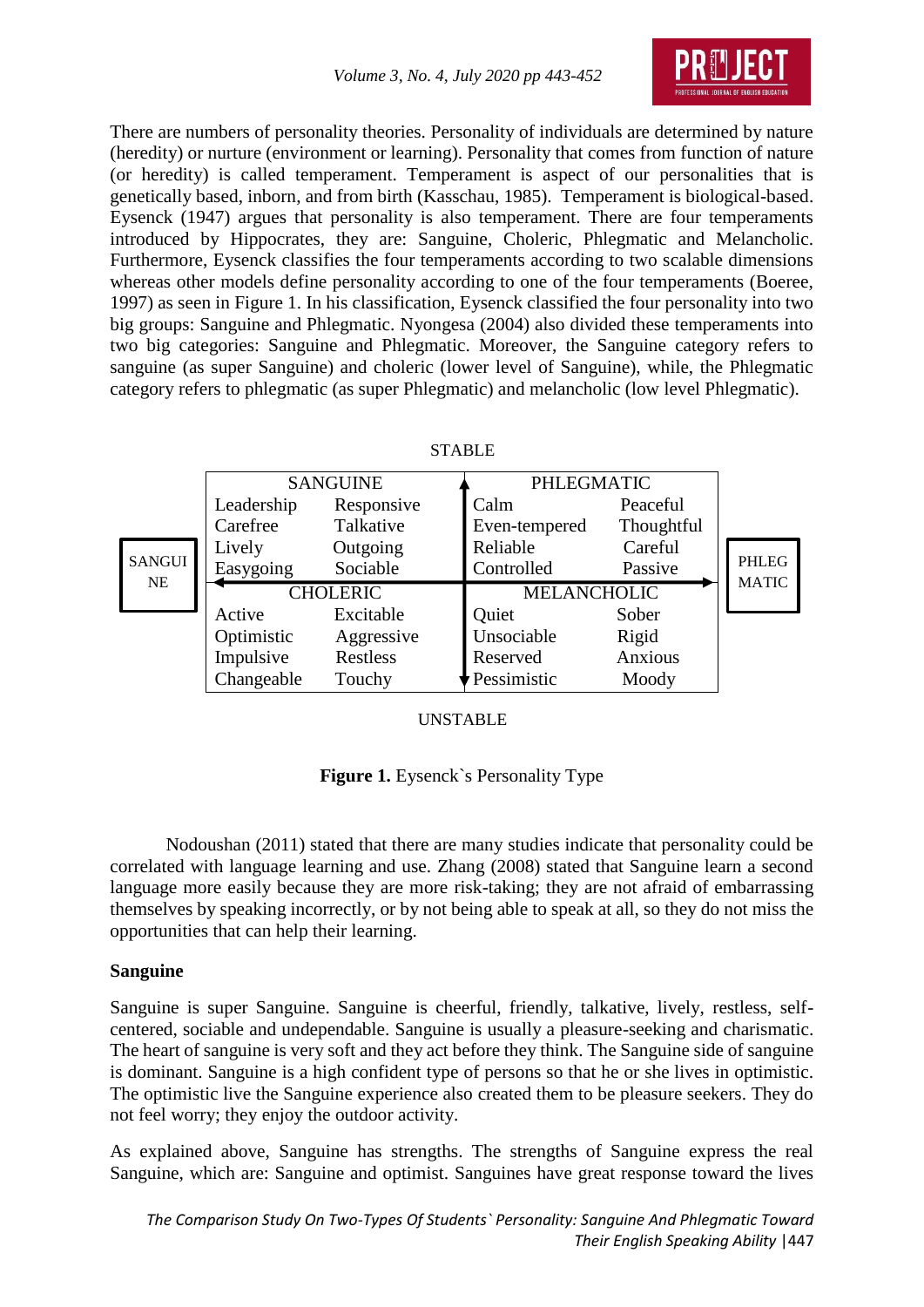

around them. Most Sanguines love travelling, adventuring and exploring new things. In social lives, Sanguines are nice helpers. They tend

In classroom, Sanguines tend to be talkative, cheerful, calm and enthusiast. They could become example as they can influence good atmosphere of learning to other students. They truly could become the star of the class. Sanguine students are fast learners. They could easily understand the materials.

Sanguines are also with weaknesses. They tend to have difficulties in memorizing the learning materials. They need to reread the material several times in order to gain comprehension. They are forgetful since they sometimes may find things interested them and directly forget what is in front of them. They tend to be indiscipline, messy, and easily-tempered. Sanguines dislikes being alone, they look as having strong characters but the fact is they a little bit weak in facing the truth. As students, Sanguines mostly want to be the best and perfectionist.

## **Phlegmatic**

Phlegmatic is categorized in Phlegmatic group or having super Phlegmatic category. Basically. Phlegmatic is a typical person who likes to stay away from problems. Phlegmatic tends to calm, very hard to get angry, and has balanced live. The phlegmatic is peaceful person, born-follower, likes harmony and rest, loves to relax, wants to calm people down, easy to get along with everyone, needs peace and sense of worth, has little self-motivation, gets depressed over conflict, controls by procrastination (Litteaur, 2012).

Phlegmatic tends to love peace and harmony. That is why phlegmatic usually love to become mediator or diplomat since phlegmatic is able to mediate people in conflict. That is the strength of phlegmatic. As mention earlier, phlegmatic is regarded as humorous. Moreover, phlegmatic has traits of being friendly, shy, good listener, pleasant and has sense of humor. Most phlegmatic individuals have consisted lives.

# **METHOD**

The study was conducted in University of Dr. Hazairin, SH at the Faculty of Law. The study held on April 2018. The writer of the study had the students from Law of Science Major, Faculty of Law, University of Prof. Hazairin, SH as the participants of the study. The writer conducted the speaking test to the second semester students which consisted of 75 participants. Based on personality test, the results were as follows: There were 17 students belonged to Choleric, 23 students were Sanguine, 10 sudents were Melancholic, and 25 students were Phlegmatic. Those who belong to Sanguine and Phlegmatic Group of Personality were faced the speaking Test. This study used 22 students for Sanguine personality and 22 students for Phlegmatic.

The method of the study was quantitative method by applying comparative study using a largescale survey. The survey was questionnaire of personality test and delivered to students in order to find out students` types of personality. Furthermore, the students were also having speaking test to find out their speaking achievement.

The data was analyzed by using comparative analysis. Comparative study was suitable for a researcher who plans on conducting a research that has two or more independent variables. This method of research was conducted to find out the differences between variable being tested. If the differences had been found out, the further step conducted was about finding out whether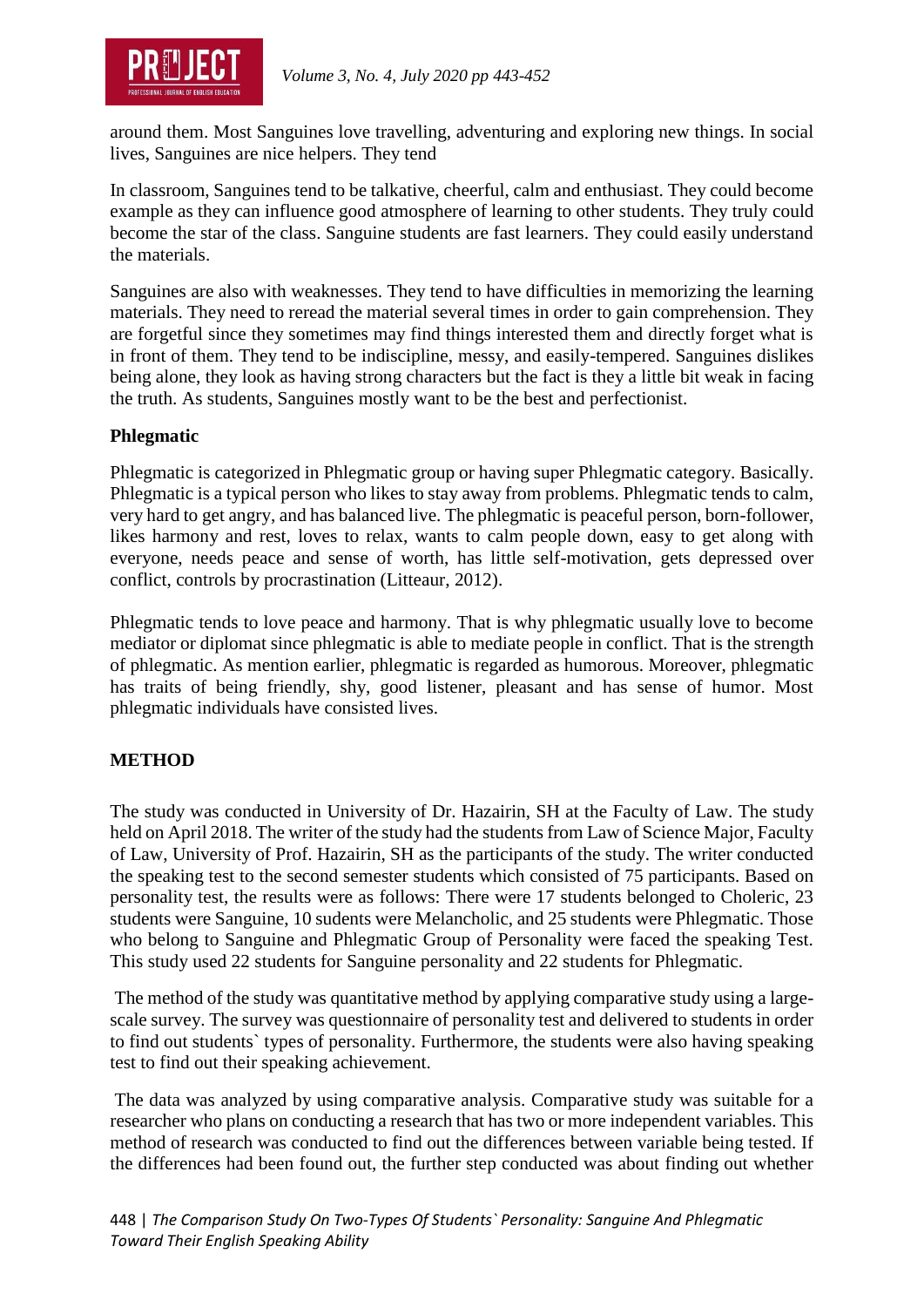

the difference was by chance or truly significant. Thus, the data obtained would be more objective.

The procedure of the research process in this study was started on delivering personality test to the students. This personality test was delivered in order to find out the personality differences of the students. The personalities that would be taken into research were Sanguine and Phlegmatic. Furthermore, the students that had already been in the groups were having speaking test. It was for finding out their speaking achievement. After that, the students from the two personalities were compared in order to find out which personality could perform speaking better, the Sanguine or the Phlegmatic.

The instruments for collecting the data in this study were personality test and speaking test. Personality test refers to a test for judging whether a student belong to certain type of personality. The personality test had 40 lines of words consists of four traits or characters in each line that was divided into two: 20 for the strengths and 20 for the weaknesses. Students were asked to cross one among four of the traits that truly describes him or her. If the student feels unsure, she or he could ask the friends for clarifying and later ask himself or herself again for sure. The students` personality was being judged by examining the questionnaire and grouping the students into four group: Sanguine, Choleric, Phlegmatic and Melancholic. Moreover, the students in Sanguine and Phlegmatic Groups are only being the participants of the study. The personality test was ready made and standardized since it belongs to Florence Littauer. The test consists of 40 lines, where each line has four traits that reflected the four temperament, Sanguine, Choleric, Phlegmatic and Melancholic.

The speaking test was about description of oneself. The students were asked to describe themselves and record them. Furthermore, two raters scored their speaking performances based on the speaking rubric. It is for one reason that the data gained was fair.

The technique for analyzing the data was done by analyzing the personality of the students. The students who have taken the test were grouped into four personality group: Sanguine, Choleric, Phlegmatic and Melancholic. Moreover, there were only Sanguine and Phlegmatic that took into consideration as the participant of the study. After having the Sanguine and Phlegmatic students, the students were asked to perform speaking test. They had to describe about themselves and the rater recorded them. The result of the recording process was scored by two independent raters to be judged fairly.

Furthermore, the calculation of speaking test was conducted by using score from speaking rubric. The result of this scoring carried out into two part of tables, one part for Sanguine Groups` result, and other part for Phlegmatic Group.

## **RESULTS AND DISCUSSION**

#### **Results**

#### **The English Speaking Skill of the Sanguine and the Phlegmatic Students**

The writer did the assessment of English speaking skill of students from five points as follows: fluency, grammar, accent, diction, and comprehension. The researcher used English speaking test. Both the Sanguine student and the Phlegmatic described themselves as a monologue description in English speaking test. The processes were video-taped and recorded. The results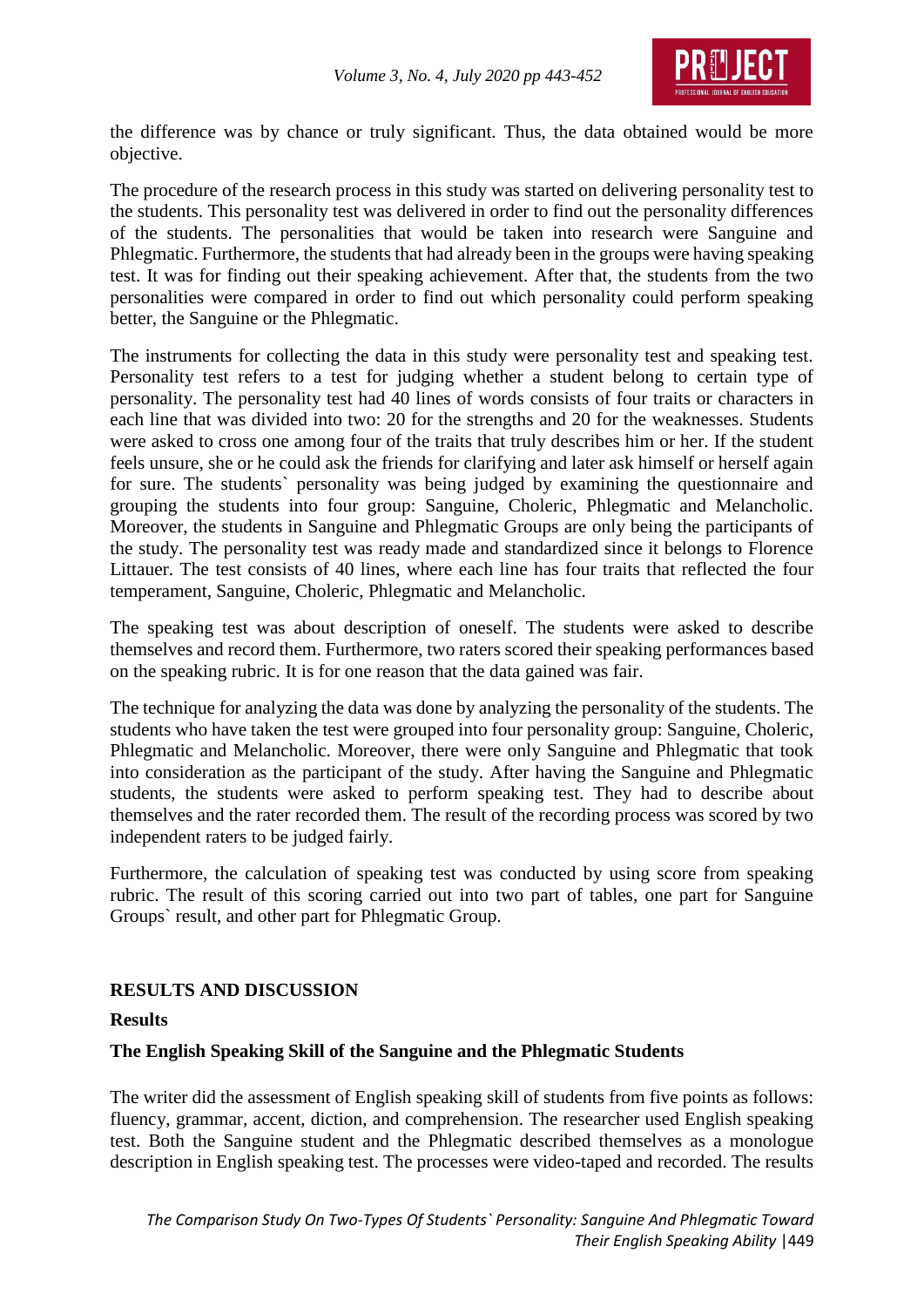

showed in the following table 1. Based on the data in Table 1, the Sanguine students get better English speaking score on the point of accent and fluency.

|                   | <b>Fluency</b> | <b>Grammar</b> | Accent | <b>Diction</b> | Comprehension |
|-------------------|----------------|----------------|--------|----------------|---------------|
| <b>Total</b>      | 110            | 84             | 93     | 110            | 90            |
| Average           | 5.0            | 3.8            | 4.22   | 5.0            | 4.1           |
| <b>Percentage</b> | 22.5 %         | 17.24%         | 19.1%  | 22.59%         | 18.48%        |

#### **Table 1. The Average and Percentage Score of the Speaking Test of the Sanguine (Speaking Aspects)**

## **Table 2. The Average and Percentage Score of the Speaking Test of the Phlegmatic (Speaking Aspects)**

|                   | <b>Fluency</b> | <b>Grammar</b> | Accent | <b>Diction</b> | Comprehension |
|-------------------|----------------|----------------|--------|----------------|---------------|
| <b>Total</b>      | 92             | 110            | 87     | 89             | 107           |
| Average           | 4.18           | 5.0            | 3.95   | 4.04           | 4.86          |
| <b>Percentage</b> | 18.96%         | 22.68%         | 17.93% | 18.35%         | 22.06%        |

Based on the Speaking Tests tables above, the Sanguine students performed better in the aspects of fluency, accent, and diction than Phlegmatic students. In this test, the Sanguine students got 22.5% in fluency aspect while the Phlegmatic students got 18.96%. In the aspect of diction, the Sanguine students' percentage is 22.59% while the Phlegmatic students' percentage is 18,35%. Meanwhile, in terms of fluency, the Sanguine students scored in 22.5% while the Phlegmatic students scored in 18.96%.

Moreover, the Phlegmatic students performed better in terms of grammar and comprehension than the Sanguine students. Those table shows that the percentage of the 22 Phlegmatic students in the aspect of grammar is 22,68% while the Sanguine students' percentage in the grammar aspect is 17.00%. Meanwhile, in the aspect of comprehension, the Phlegmatic students gained 22,06% and the Sanguine students gained 18.48%.

## **Results in English Speaking Ability**

The Sanguine students are assumed to have a good ability and better ability in speaking. In this research, their score of speaking 88,54 in average. The Phlegmatic students are well-known as the stolid persons; they are estimated to be a person who has less ability in speaking than the Sanguine. However, the average of the Phlegmatic students is 88,18. The data tells that the score of the Sanguine students in English speaking skill is a little bit higher than the Phlegmatic students. The Sanguine students in Law Faculty proved that the theory is true. Moreover, through times, they sometimes could be untrue. Lestari and Suhartono (2013) states "Extroverts can control classroom communicative activities with less fear of risk-taking comparing to their introvert peers; however, introverts are probably more conscientious and devoted to their task".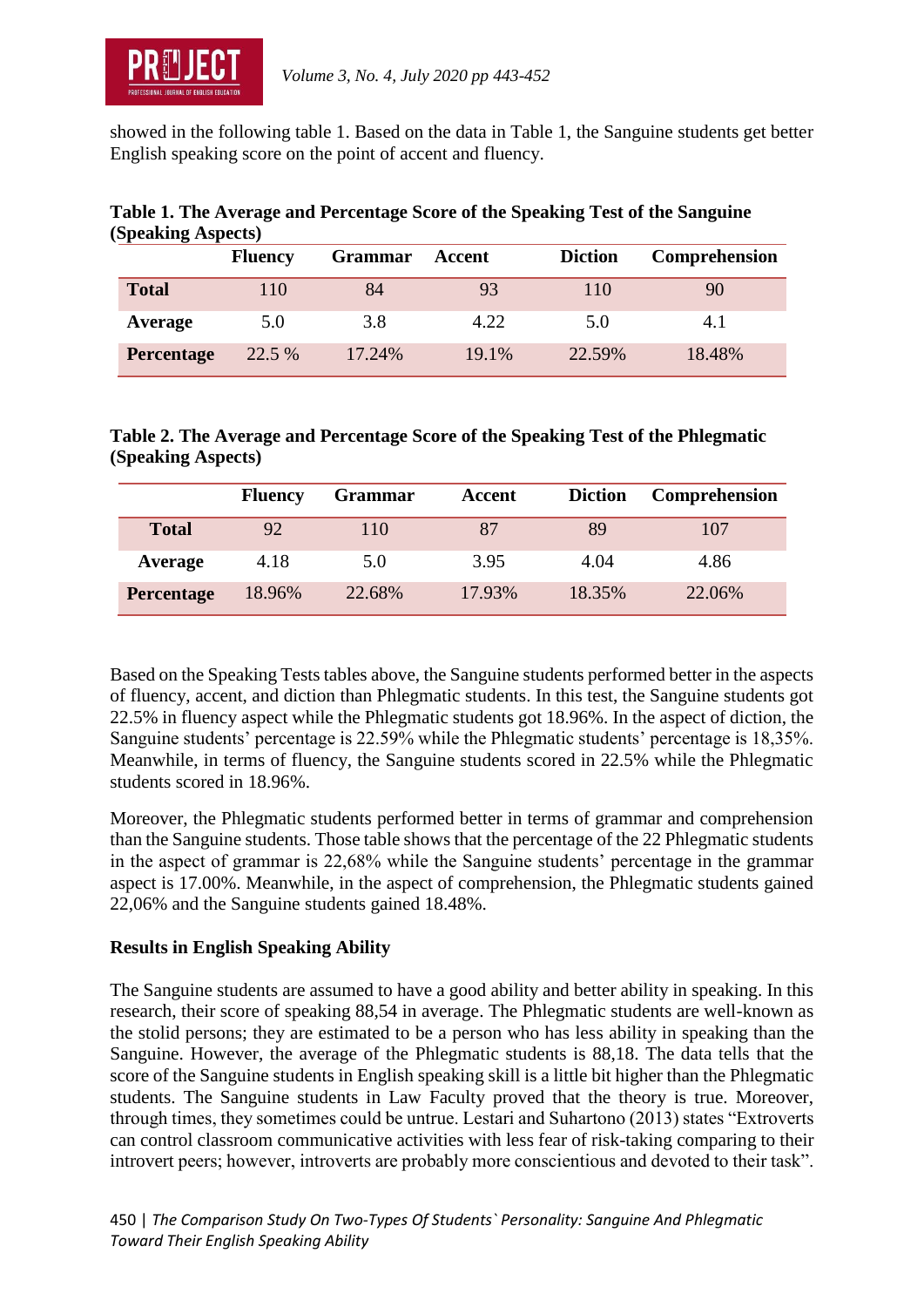

Sanguine personality tends to love talking to other people, attract people with lovable sense of humor and expressive. They would often show incredible enthusiasm and high confidence.

| <b>PAM</b> | <b>Experiments</b> | <b>Control</b> |
|------------|--------------------|----------------|
| High       |                    | 12             |
| Medium     | 53                 | 44             |
| Low        |                    | 10             |
| Total      | 73                 | 66             |

**Table 1.** Number of Students Based Early Mathematical Ability

## **CONCLUSION**

There are three conclusions obtained. The first conclusion also related to the first formulation of the research that asked about the distribution of the type of personality in Faculty of Law students. Based on the data result in this study, the percentage showed 42,30% for the Sanguine personality, and 57,70% for the Phlegmatic. It could be concluded that Sanguine had a smaller number than Phlegmatic.

The second conclusion is about how is the English speaking skill of the Sanguine and the Phlegmatic students. Based on the data, the Sanguine students gained 88,54 in average while the Phlegmatic students get 88,18 in average. It showed that the Sanguine students got higher average of English speaking score than the Phlegmatic students. It explained that Sanguine and Phlegmatic students have the equal superiority in this study. The Sanguine students were better in the points of accent (19.1%), diction (5.0%), and fluency (22.5%) than the Phlegmatic students who get the percentage of 17.93 for aspect of accent; 18.35% for diction; and 18.96% for fluency. However, the Phlegmatic students performed better in aspect of grammar that was 22.68% and comprehension for 22.06% than those of the Sanguine students who get the percentage of 22.5 for grammar and 18,48% for comprehension. These data showed that the Sanguine students was a little bit better in the aspect of accent, vocabulary and fluency while the Phlegmatic students were better in the aspect of grammar and comprehension.

The third conclusion asked about how the Sanguine students performed better than the Phlegmatic students in English speaking skill. The data showed that the average of the Sanguine students was higher from the Phlegmatic students. The causes were the Sanguine students were good in three aspects from the five aspects of speaking that were accent, diction and fluency; while the Phlegmatic students performed good in two aspects that were grammar and comprehension. It is related with the Sanguine students` personality who were more active in speaking. The Sanguine students were easy to practice and remind the pronunciation or imitate the active speaker when they practice English in speaking in the class. Meanwhile, the Sanguine students did not pay attention to the structure of the sentence that make they gained the lower score in the aspect of grammar and less in the aspect of comprehension. However, the Phlegmatic students who were characterized as the stolid person prefer to observe than to practice.

The fourth conclusion asked about the significant difference result between the Sanguine and Phlegmatic students in their speaking ability. Based on the result of the study, the t<sub>table</sub> was 2.074 and tobservation was 0.361 for degree of freedom (44) at significance level of 0.05 (5%). The T-